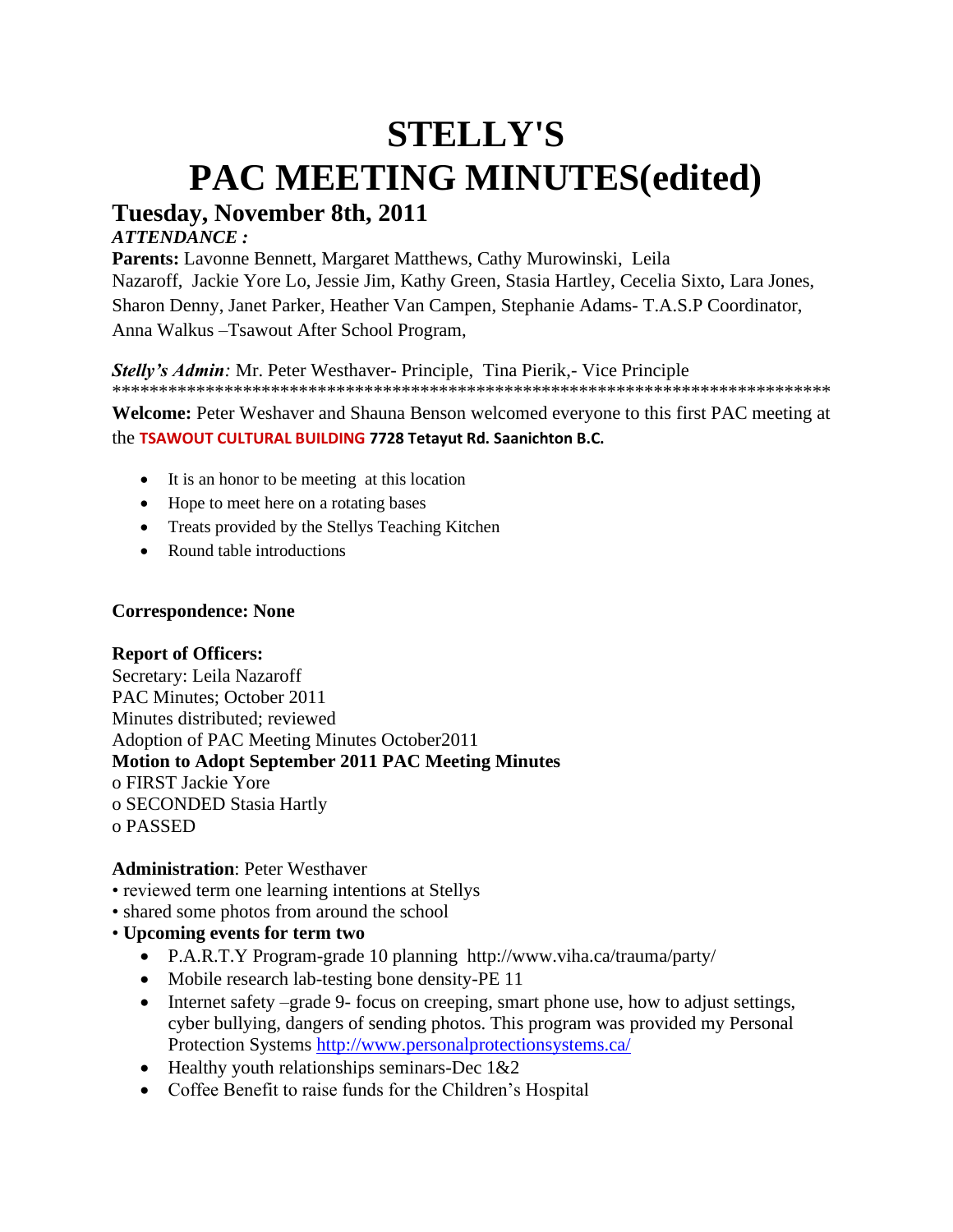- Food and nutrition Field trip to Marsh Farms
- Athletics
- Extracurricular events
- Grad photos to start November  $18<sup>th</sup>$  –these are the photos to go in the year book and also to order
- Attendance alert due to elevated numbers of late arrivals.

## •**Stellys learning community**

- Remembrance day ceremony- November  $10^{th}$  -blk 2
- Breakfast Club-received an anonymous donation of \$500
- Parent involvement meeting/policy 1100- Nov  $9<sup>th</sup>$  7-9pm
- Saanich Board of Education Trustees Election Nov 19<sup>th</sup>
- Wireless instillation
- Reporting period-Nov  $16-18^{th}$ . Report cards with focus being attendance. Students marks are posted in their classrooms. Grades are available by request via teacher email.

## •**Staff**

- Wednesday collaboration is working very well
- Using assistive technology in the class
- Sponsoring a wide range of activities in the school
- Good communications with students and parents

## •school goals

• Stellys 6 year grad rates

## •**November events**

- Badminton intramurals
- Climbing wall completion
- Global Gall Fundraiser Nov 17, 5-9pm, \$15
- WDYDIST survey Nov 23-25
- Winter buffet Nov 30-1st
- International student Christmas dinner

The website is full of information and parents are encouraged to visit there to up to date.

## **SPC / School Planning Council Rep;** Sharon Denny

•Parents are encouraged to contact their children's teachers and to stay involved

**COPACS Rep;** Jacqueline Peacock and Lavonne Bennett are sharing the position. Review of meeting Thursday Nov 3rd

## **CPF Rep; Heather Van Campen**

- Magazine Fundraiser is done
- Raised \$17 000 (\$150 from Stellys)
- Our chapter will receive approx \$6000 from this drive
- Nov  $30<sup>th</sup>$  is the deadline to apply for funding of cultural events
- 11/12-K/1 reading program has started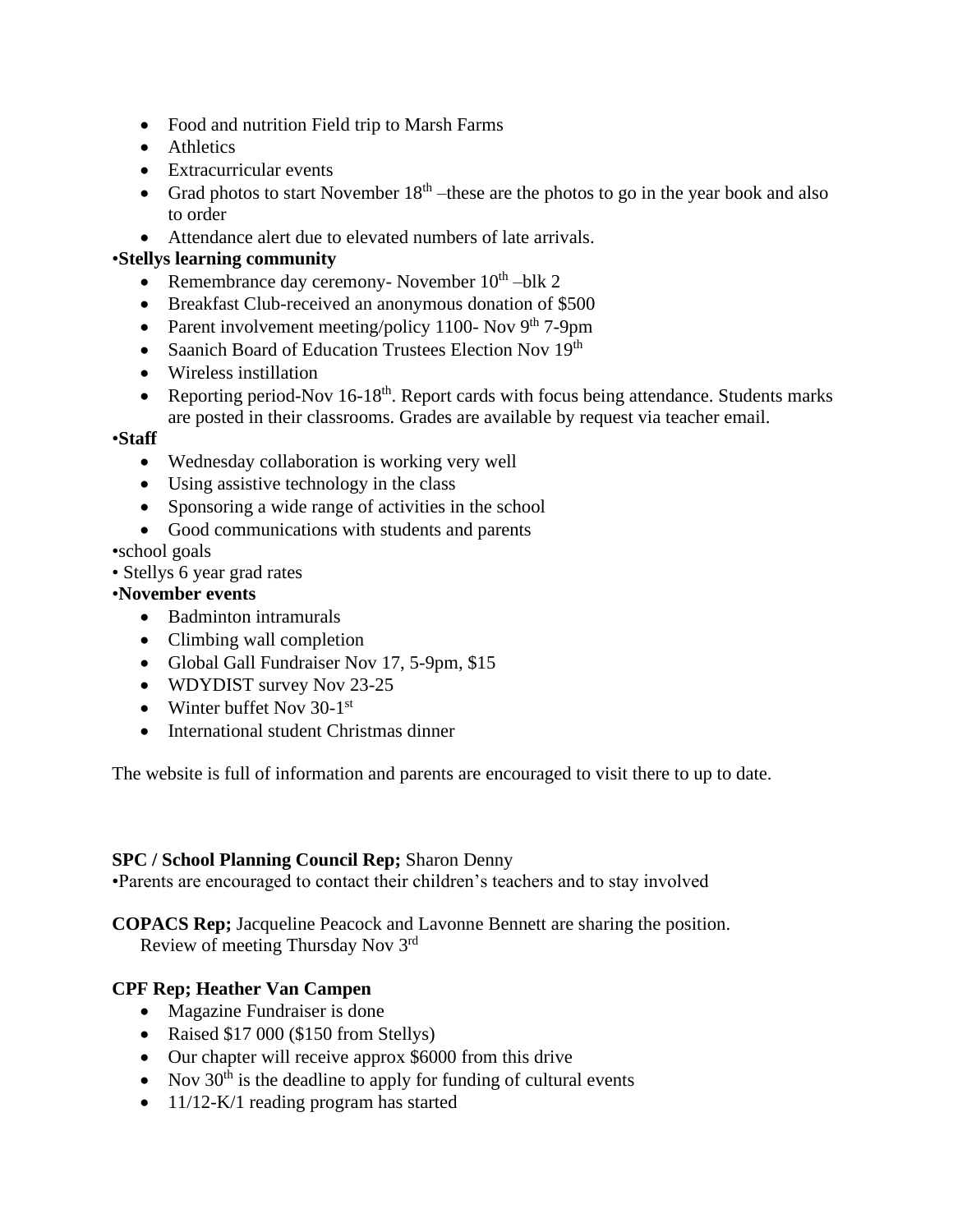### **Fundraising** –Shauna Benson

- Fresh Cup donates \$4. Per pound of coffee bought using the Stellys fundraising account.
- Received a cheque for last year's sale-\$558.

**Treasurer's Repor**t; Sue Lindsay was unable to attend, report presented by Shauna Benson. Report is attached.

**Motion to Adopt Nov 2011 Treasurer's Report** o FIRST Lavonne Bennet o SECONDED Jackie Yore Lo o PASSED

**Funding Requests \$500 for the Breakfast Club This request was passes at the October meeting.**

## **After Grad Committee Report-presented by Co-Chair Margaret Matthews**

•Next meeting Dec  $6<sup>th</sup>$ 

•June 29<sup>th</sup> –dinner, dance and dry grad in the Union Hall at UVic

#### •**Fundraising**

- First bottle drive raised \$2 500
- Two more bottle drives are scheduled-Jan  $14<sup>th</sup>$  and May  $5<sup>th</sup>$
- Fashion show-March  $5<sup>th</sup>$  at the Mary Winspear Centre
- Silent auction to be held at the fashion show

### **Motion to allow the After Grad Committee to apply for a 50/50 licence and a raffle licence (for the Fashion Show fundraiser) thru the Stellys PAC.**

- o FIRST Tina Henderson
- o SECOND Stasia Hartly
- o PASSED

•Four members from the grad executive came to the last meeting to present some ideas regarding a grad 2012 Legacy.

•After grad information to go home with the grade 12 packages Nov  $16-18<sup>th</sup>$ 

•The 3<sup>rd</sup> Saturday of each month Pacific Mobile sets up in the Stellys parking lot for soft plastic (and misc) recycling. It was suggested that the grad committee put up signage informing users of the bottle drive location.

•The Criteria for who may or may not attend the After Grad is has been discussed and needs further discussion.

**Old Business None**

**New Business**